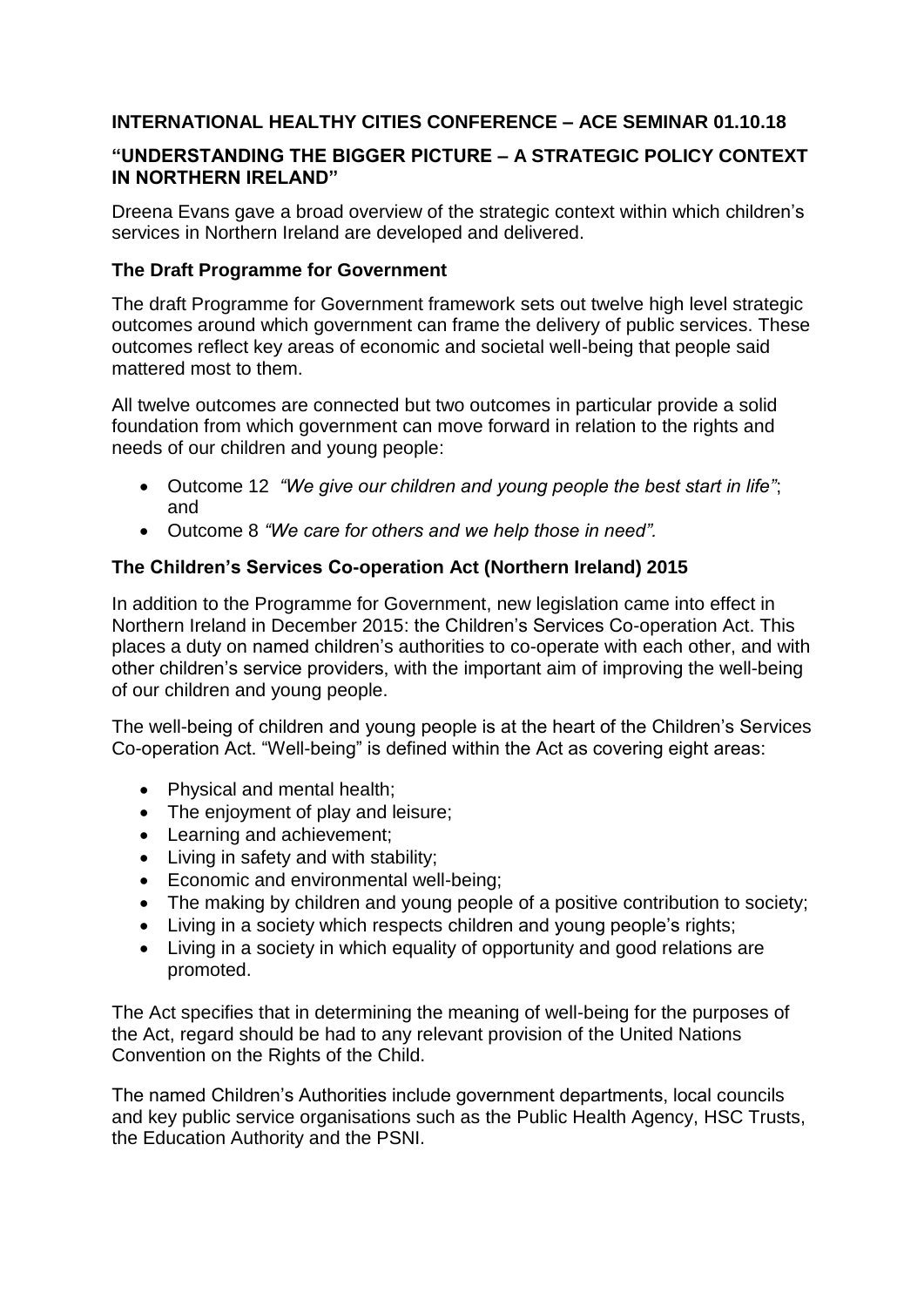Co-operation has many benefits. It can lead to the creation of better connected policies that are more able to meet the needs of our children in a holistic way; reduce or even prevent duplication of services; allow for pooling of resources; and make it easier for children and their parents to navigate public services. Most importantly, it can help prevent children and young people falling into the gaps between traditional services or between organisational, geographic or professional boundaries.

## **The Children and Young People's Strategy**

The Act includes a requirement for the Executive to adopt a Children and Young People's Strategy setting out how it proposes to improve the well-being of children and young people. The Act specifies that the Strategy must set out what outcomes the Executive intends to achieve, the actions government Departments will take to achieve those outcomes, and how these will be measured. It will therefore provide the strategic direction, outcomes and priorities for children and young people's services.

The Act also ensures that the Children and Young People's Strategy will influence future Programmes for Government (PfGs) by requiring the Executive to take account of reports produced under the Act when developing future PfGs.

The Department of Education is leading on the development of the new Children and Young People's Strategy on behalf of the Executive, but it is a cross-departmental strategy and therefore has input from all government departments.

The draft Strategy has been developed in conjunction with stakeholders and informed by discussions with groups of children and young people, and with their parents, guardians and carers. It will be the key instrument for addressing children's issues over the next ten years. It takes an outcomes-based approach, and will be overseen by cross-departmental monitoring and reporting structures.

#### **Consultation on the draft Strategy - what people told us**

Formal public consultation on the draft Strategy took place from December 2016 to March 2017. An analysis report on the consultation responses is available at [https://www.education-ni.gov.uk/node/32976.](https://www.education-ni.gov.uk/node/32976)

Stakeholders and young people identified a number of themes which resonate closely with the themes of the seminar, including the need to address issues such as emotional, physical and sexual abuse, neglect, and the impact of living with difficult family circumstances such as domestic violence. They also identified the need to promote good mental health, resilience and self-efficacy in a variety of settings including the home, early years services and schools.

The voices of children and young people in the consultation responses were particularly striking. They may not have the professional vocabulary to describe stressful experiences, but they are very aware of the things that are impacting on their young lives in a harmful way.

The views of those who responded to the consultation will feed into the draft final Strategy which is being prepared for Executive consideration and adoption. Their views are also being shared with other government Departments, to help them identify and address the issues raised in more detail.